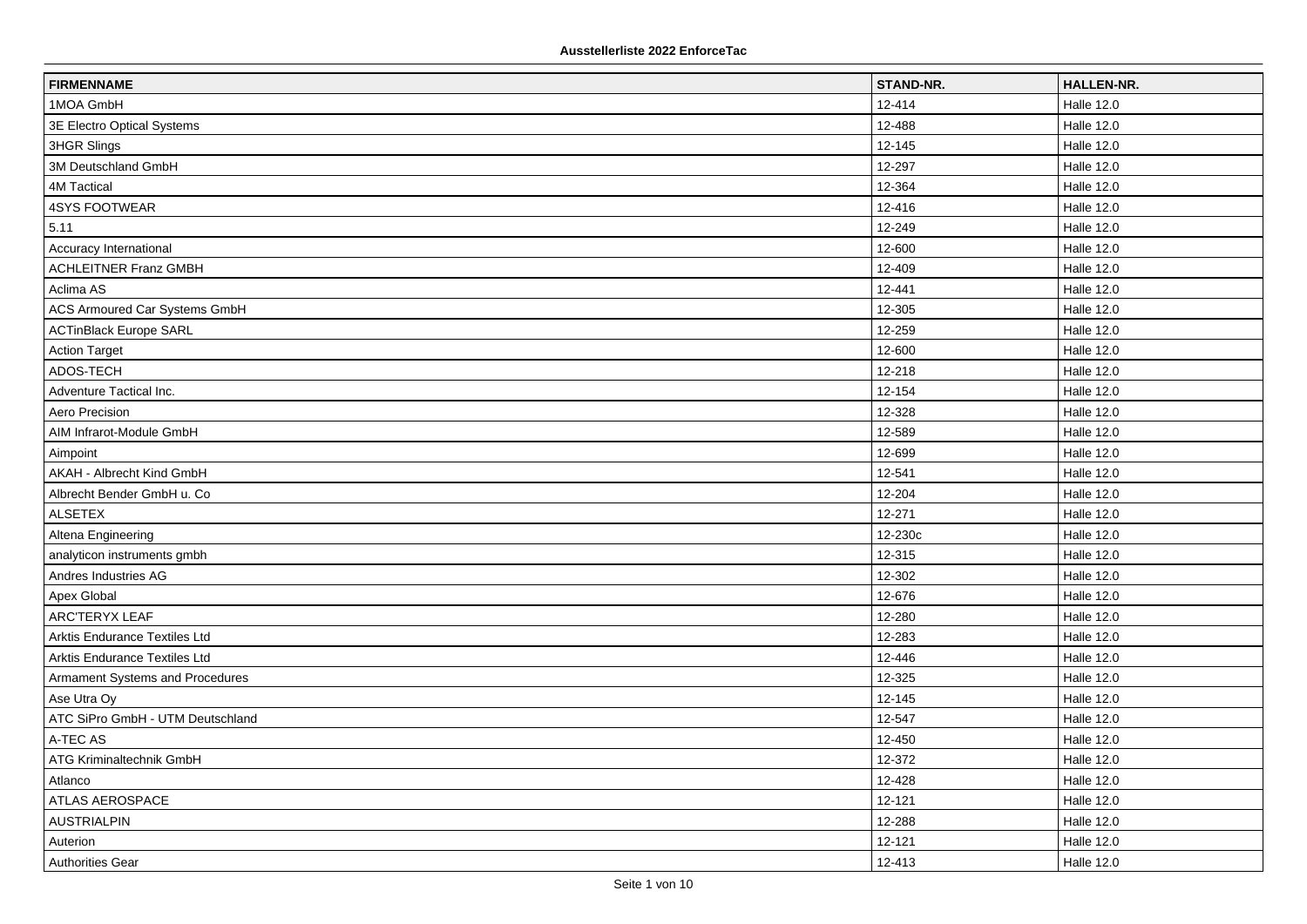| <b>FIRMENNAME</b>                             | STAND-NR. | <b>HALLEN-NR.</b> |
|-----------------------------------------------|-----------|-------------------|
| Autron BV                                     | 12-698    | <b>Halle 12.0</b> |
| <b>AVALASIA NV</b>                            | 12-136    | <b>Halle 12.0</b> |
| AVEC CHEM - CBRN Personal Protection          | 12-248    | <b>Halle 12.0</b> |
| Avera                                         | 12-417    | <b>Halle 12.0</b> |
| <b>Avon Protection</b>                        | 12-433    | <b>Halle 12.0</b> |
| Axis Communications                           | 12-523    | <b>Halle 12.0</b> |
| Axon                                          | 12-148    | <b>Halle 12.0</b> |
| AXSOL GmbH                                    | 12-691    | <b>Halle 12.0</b> |
| B&E antec Nachrichtentechnik GmbH             | 12-687    | <b>Halle 12.0</b> |
| B&T AG                                        | 12-560    | <b>Halle 12.0</b> |
| Batex GmbH                                    | 12-242    | <b>Halle 12.0</b> |
| Bayerische Polizei                            | 12-668    | <b>Halle 12.0</b> |
| BDSV e.V. / BDSV Exhibitions e.V.             | 12-573    | <b>Halle 12.0</b> |
| Benelli                                       | 12-561    | <b>Halle 12.0</b> |
| Beretta                                       | 12-561    | <b>Halle 12.0</b> |
| Berghaus                                      | 12-357    | <b>Halle 12.0</b> |
| <b>BIOAMMO</b>                                | 12-209    | <b>Halle 12.0</b> |
| <b>BLACKHAWK</b>                              | 12-335    | <b>Halle 12.0</b> |
| blackned GmbH                                 | 12-305    | <b>Halle 12.0</b> |
| <b>Blacksafe GmbH</b>                         | 12-296    | Halle 12.0        |
| <b>Blücher GmbH</b>                           | 12-338    | <b>Halle 12.0</b> |
| Bonowi International Police Equipment GmbH    | 12-352    | <b>Halle 12.0</b> |
| Bren-Tronics International Solutions S.A.R.L. | 12-146    | <b>Halle 12.0</b> |
| <b>Brigantes</b>                              | 12-678    | <b>Halle 12.0</b> |
| <b>BRINC DRONES</b>                           | 12-697    | <b>Halle 12.0</b> |
| <b>Brownells</b>                              | 12-300    | <b>Halle 12.0</b> |
| <b>BRUNOX AG</b>                              | 12-125    | <b>Halle 12.0</b> |
| <b>BSS Holland BV</b>                         | 12-121    | <b>Halle 12.0</b> |
| <b>BSST GmbH</b>                              | 12-482    | <b>Halle 12.0</b> |
| <b>Busch PROtective Germany</b>               | 12-286    | <b>Halle 12.0</b> |
| C.P.E. Production Oy                          | 12-497    | Halle 12.0        |
| CAE Services GmbH                             | 12-394    | <b>Halle 12.0</b> |
| CamelBak Products                             | 12-349    | Halle 12.0        |
| CANIK-Samsun Yurt Savunma SAN A.S.            | 12-690    | Halle 12.0        |
| Canon Deutschland GmbH                        | 12-523    | <b>Halle 12.0</b> |
| Carinthia                                     | 12-264    | Halle 12.0        |
| Carl Walther GmbH                             | 12-238    | <b>Halle 12.0</b> |
| Carpetlight GmbH                              | 12-130a   | Halle 12.0        |
| Cateks d.d.                                   | 12-495    | <b>Halle 12.0</b> |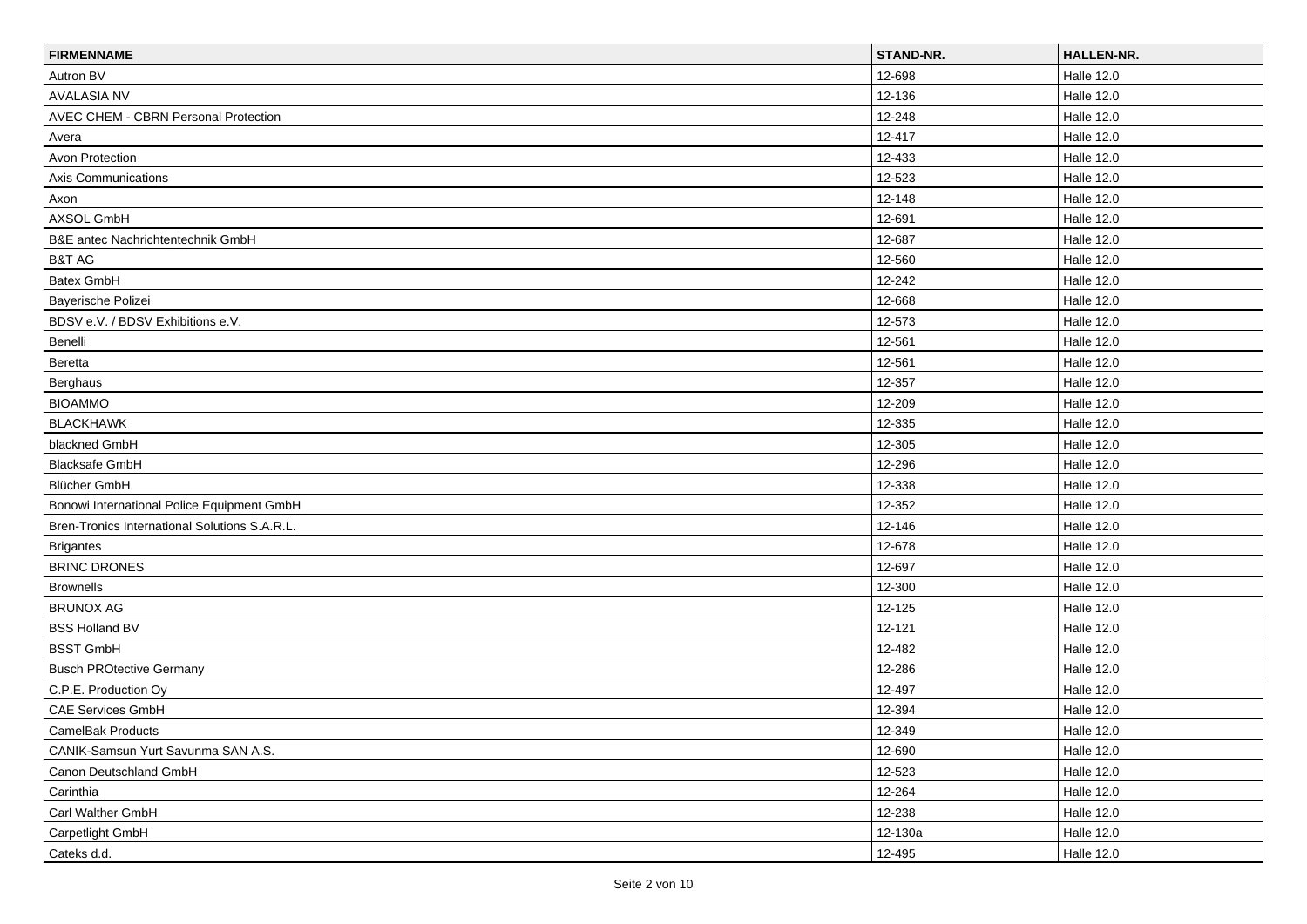| <b>FIRMENNAME</b>                                           | STAND-NR. | <b>HALLEN-NR.</b> |
|-------------------------------------------------------------|-----------|-------------------|
| CeoTronics AG                                               | 12-370    | <b>Halle 12.0</b> |
| CES Advanced Composites & Defense                           | 12-308    | <b>Halle 12.0</b> |
| Ceska zbrojovka a.s.                                        | 12-364    | <b>Halle 12.0</b> |
| Chiron Global Tech                                          | 12-205    | <b>Halle 12.0</b> |
| CODE-4                                                      | 12-394    | <b>Halle 12.0</b> |
| Cold Skills AB                                              | 12-522    | Halle 12.0        |
| Colt's Manufacturing Company LLC                            | 12-364    | <b>Halle 12.0</b> |
| comazo protect                                              | 12-484    | <b>Halle 12.0</b> |
| <b>COMBAT SYSTEMS</b>                                       | 12-252    | <b>Halle 12.0</b> |
| Concordia Textiles                                          | 12-225    | <b>Halle 12.0</b> |
| Condor Outdoor Products, Inc.                               | 12-304    | <b>Halle 12.0</b> |
| CORDURA® Advanced Fabrics INVISTA Textiles UK Limited       | 12-412    | <b>Halle 12.0</b> |
| crashtest-service.com GmbH                                  | 12-686a   | <b>Halle 12.0</b> |
| Croatian Defense Industry Competitiveness Cluster           | 12-495    | <b>Halle 12.0</b> |
| <b>CTC Medical GmbH</b>                                     | 12-299    | <b>Halle 12.0</b> |
| CT-Video GmbH                                               | 12-370    | Halle 12.0        |
| CzechTrade/Czech Trade Promotion Agency                     | 12-246    | <b>Halle 12.0</b> |
| Daletec                                                     | 12-685    | <b>Halle 12.0</b> |
| Daniel Technologies                                         | 12-492    | <b>Halle 12.0</b> |
| DEFCON 5 srl                                                | 12-407    | <b>Halle 12.0</b> |
| Defence and Security Industry Association of Czech Republic | 12-246    | <b>Halle 12.0</b> |
| <b>DEFTEX</b>                                               | 12-294    | <b>Halle 12.0</b> |
| DEVOLD OF NORWAY                                            | 12-435    | <b>Halle 12.0</b> |
| Diehl Defence                                               | 12-384    | <b>Halle 12.0</b> |
| <b>Direct Action</b>                                        | 12-219    | <b>Halle 12.0</b> |
| DIVE SYSTEM / RATIO COMPUTERS                               | 12-688    | <b>Halle 12.0</b> |
| <b>DNS Alpha</b>                                            | 12-485    | <b>Halle 12.0</b> |
| DOK-ING Ltd.                                                | 12-495    | <b>Halle 12.0</b> |
| Droptec GmbH                                                | 12-585    | <b>Halle 12.0</b> |
| <b>DSM Protective Materials BV</b>                          | 12-486    | <b>Halle 12.0</b> |
| Dynamit Nobel Defence                                       | 12-343    | <b>Halle 12.0</b> |
| DynITEC GmbH                                                | 12-119    | <b>Halle 12.0</b> |
| Eagle Industries                                            | 12-335    | Halle 12.0        |
| <b>EAW Ernst Apel GmbH</b>                                  | 12-684    | Halle 12.0        |
| <b>EDGE</b>                                                 | 12-550    | <b>Halle 12.0</b> |
| <b>EDGE Autonomy</b>                                        | 12-499    | <b>Halle 12.0</b> |
| Elbit America                                               | 12-324    | <b>Halle 12.0</b> |
| Elbit Systems Deutschland GmbH & Co.KG                      | 12-591    | Halle 12.0        |
| Elmon S.A.                                                  | 12-449    | <b>Halle 12.0</b> |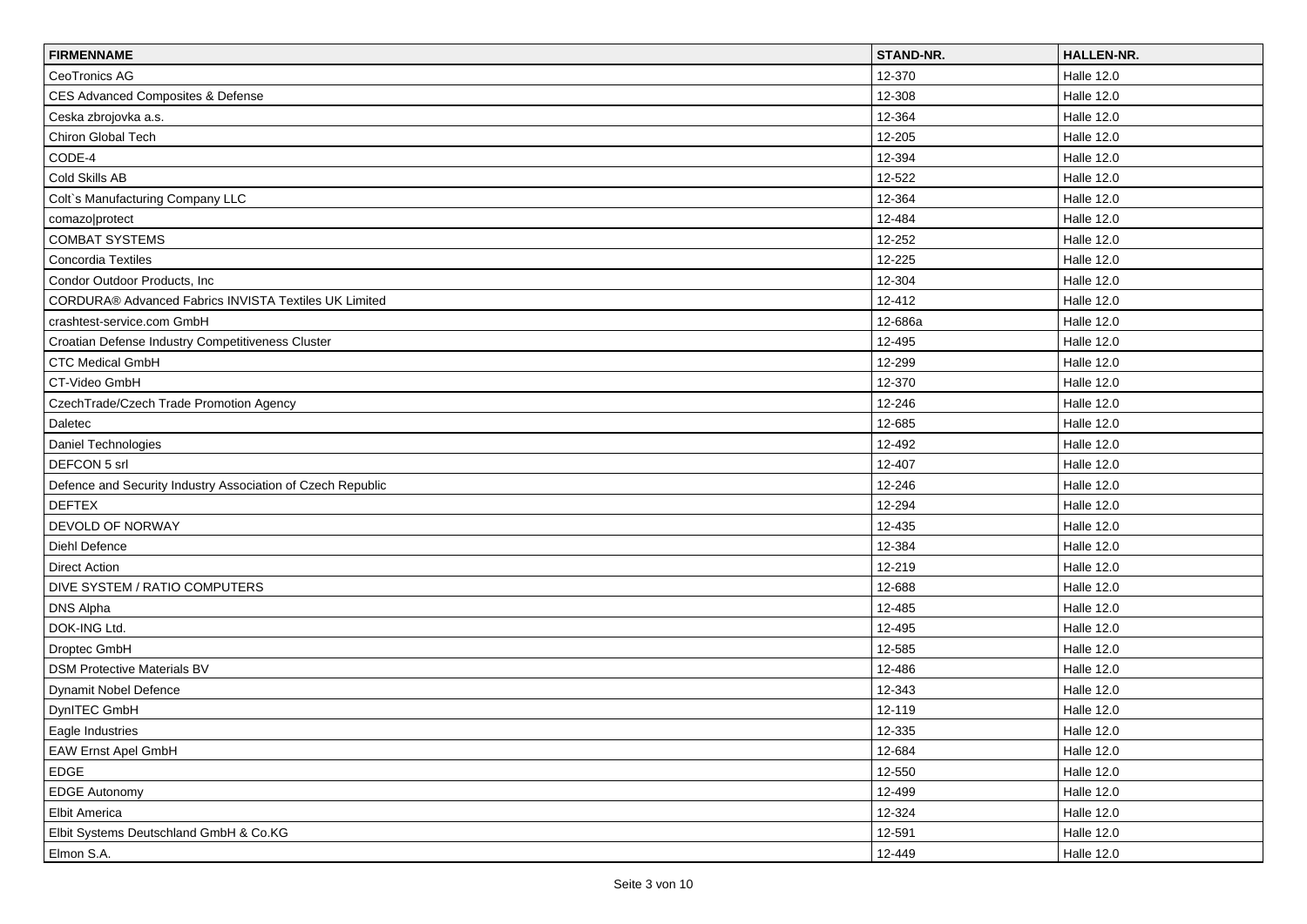| <b>FIRMENNAME</b>                            | STAND-NR. | <b>HALLEN-NR.</b> |
|----------------------------------------------|-----------|-------------------|
| ELP GmbH European Logistic Partners          | 12-208    | <b>Halle 12.0</b> |
| Enforce Tac TV by LOWREADY MEDIA             | 12-514    | <b>Halle 12.0</b> |
| EO SECURITY s.r.o.                           | 12-575    | <b>Halle 12.0</b> |
| Eomax ApS                                    | 12-270    | <b>Halle 12.0</b> |
| <b>EOTECH</b>                                | 12-662    | <b>Halle 12.0</b> |
| ESG Elektroniksystem- und Logistik GmbH      | 12-291    | <b>Halle 12.0</b> |
| ETZEL Behördenausstatter                     | 12-230a   | <b>Halle 12.0</b> |
| EUNIR SYSTEMS NV                             | 12-593    | <b>Halle 12.0</b> |
| Euro Security Products s.r.o.                | 12-254    | <b>Halle 12.0</b> |
| EUROLAMP s.r.o.                              | 12-256    | <b>Halle 12.0</b> |
| Europlast-Nycast                             | 12-409    | <b>Halle 12.0</b> |
| EuroSpike GmbH                               | 12-311    | <b>Halle 12.0</b> |
| Evo Ballistix GmbH                           | 12-285    | <b>Halle 12.0</b> |
| Explorer Cases by GT Line                    | 12-660    | <b>Halle 12.0</b> |
| <b>EXTREMA RATIO SRL</b>                     | 12-458    | <b>Halle 12.0</b> |
| Extron                                       | 12-262    | <b>Halle 12.0</b> |
| <b>FAB DEFENSE</b>                           | 12-587a   | <b>Halle 12.0</b> |
| <b>Federal Ammunition</b>                    | 12-335    | <b>Halle 12.0</b> |
| fireKRAFT AUSTRIA - JOSEF KRAFT GmbH         | 12-393    | <b>Halle 12.0</b> |
| Fischer Connectors GmbH                      | 12-454    | <b>Halle 12.0</b> |
| Fjord Defence AS                             | 12-548    | <b>Halle 12.0</b> |
| <b>FLOKK</b>                                 | 12-403    | <b>Halle 12.0</b> |
| FN HERSTAL                                   | 12-564    | <b>Halle 12.0</b> |
| FOG GmbH                                     | 12-144    | <b>Halle 12.0</b> |
| ForcePro B.V.                                | 12-409    | <b>Halle 12.0</b> |
| <b>FOX KNIVES</b>                            | 12-407    | <b>Halle 12.0</b> |
| Fraunhofer IPA                               | 12-223    | <b>Halle 12.0</b> |
| Funk Fuchs GmbH & Co KG                      | 12-395    | <b>Halle 12.0</b> |
| <b>GAIM Immersive Technology Group AB</b>    | 12-699    | <b>Halle 12.0</b> |
| GALKO d.o.o.                                 | 12-494    | <b>Halle 12.0</b> |
| Galvion                                      | 12-267    | Halle 12.0        |
| Garanti Kompozit                             | 12-241    | <b>Halle 12.0</b> |
| <b>GENERAL TACTIC</b>                        | 12-530    | Halle 12.0        |
| Glenair                                      | 12-382    | <b>Halle 12.0</b> |
| <b>GLOCK</b>                                 | 12-594    | <b>Halle 12.0</b> |
| Gore, W.L. & Associates GmbH                 | 12-337    | <b>Halle 12.0</b> |
| GPO                                          | 12-541    | <b>Halle 12.0</b> |
| HQH SYSTEM spol. s r.o.                      | 12-211    | Halle 12.0        |
| HAIX®-Schuhe Produktions- und Vertriebs GmbH | 12-347    | Halle 12.0        |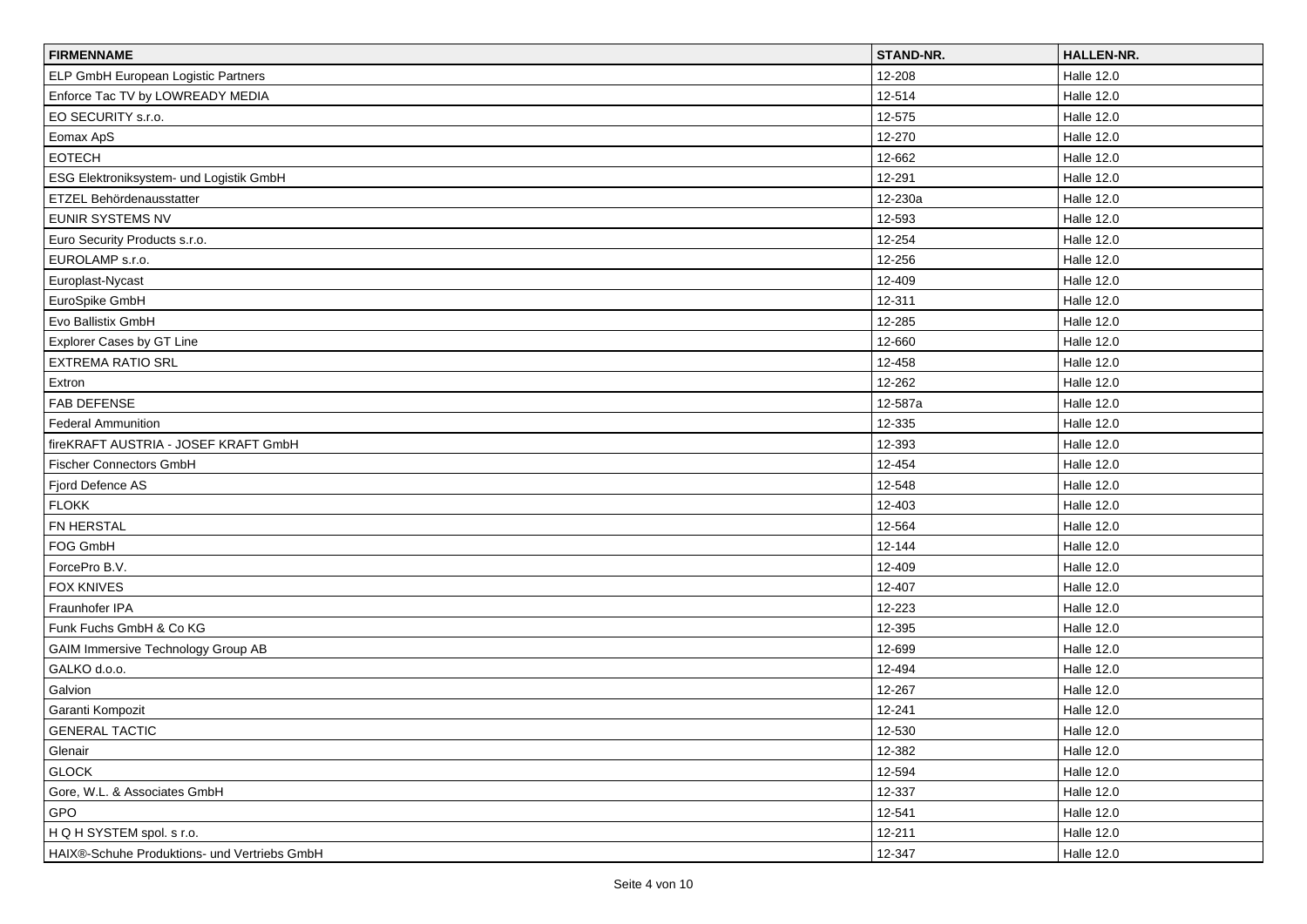| <b>FIRMENNAME</b>                                  | STAND-NR. | <b>HALLEN-NR.</b> |
|----------------------------------------------------|-----------|-------------------|
| hansa-express logistics GmbH                       | 12-353    | <b>Halle 12.0</b> |
| Hart Armour / Safe4Life Protection for Everybody   | 12-130b   | <b>Halle 12.0</b> |
| Hearsafe Technologies                              | 12-421    | Halle 12.0        |
| Heckler & Koch                                     | 12-476    | <b>Halle 12.0</b> |
| <b>Heimdall Thermal Vision</b>                     | 12-663    | <b>Halle 12.0</b> |
| <b>Helix Operations Limited</b>                    | 12-671    | <b>Halle 12.0</b> |
| Helmut Hofmann GmbH                                | 12-450    | <b>Halle 12.0</b> |
| <b>HENSOLDT</b>                                    | 12-477    | Halle 12.0        |
| HFH Products Europe GmbH                           | 12-150    | <b>Halle 12.0</b> |
| Hoernecke, Carl Chem. Fabrik GmbH & Co. KG         | 12-429    | <b>Halle 12.0</b> |
| Holik International s.r.o.                         | 12-118    | <b>Halle 12.0</b> |
| Holosun Technologies, Inc                          | 12-696    | <b>Halle 12.0</b> |
| Hornady Mfg. Company                               | 12-450    | Halle 12.0        |
| <b>HPE POLAND</b>                                  | 12-587b   | <b>Halle 12.0</b> |
| HPRC Cases   Plaber                                | 12-306    | <b>Halle 12.0</b> |
| HUBEI CONO Technology Co., Ltd                     | 12-674    | <b>Halle 12.0</b> |
| <b>ICOR Technology</b>                             | 12-224    | <b>Halle 12.0</b> |
| <b>IDC SYSTEM AG</b>                               | 12-681    | Halle 12.0        |
| IEA Mil-Optics GmbH                                | 12-580    | Halle 12.0        |
| iMarksman / iSniper                                | 12-201    | <b>Halle 12.0</b> |
| <b>IMTRADEX</b>                                    | 12-410    | <b>Halle 12.0</b> |
| Instagrid GmbH                                     | 12-130d   | <b>Halle 12.0</b> |
| <b>INVISIO AS</b>                                  | 12-410    | Halle 12.0        |
| IRay Technology Co., Ltd.                          | 12-397    | Halle 12.0        |
| ISS International Security School & Services GmbH® | 12-587a   | <b>Halle 12.0</b> |
| JF-Safetylights                                    | 12-142    | <b>Halle 12.0</b> |
| JK Defence & Security Products GmbH                | 12-669    | <b>Halle 12.0</b> |
| KAP-KO DOO                                         | 12-494    | Halle 12.0        |
| Karrimor SF                                        | 12-513    | <b>Halle 12.0</b> |
| KING COBRA HOLSTERS                                | 12-391    | <b>Halle 12.0</b> |
| K-ISOM (S.Ka.-Verlag)                              | 12-300a   | <b>Halle 12.0</b> |
| <b>KNIXS</b>                                       | 12-106    | Halle 12.0        |
| KÖNIG Komfort- und Rennsitze                       | 12-403    | Halle 12.0        |
| Kongsberg Target Systems                           | 12-487    | <b>Halle 12.0</b> |
| KTL GmbH - NITECORE                                | 12-263    | <b>Halle 12.0</b> |
| Kydex Holster NLD                                  | 12-359    | <b>Halle 12.0</b> |
| L3Harris Technologies                              | 12-146    | <b>Halle 12.0</b> |
| Lahoux Optics GmbH                                 | 12-537    | <b>Halle 12.0</b> |
| Laser Shot Inc.                                    | 12-424    | <b>Halle 12.0</b> |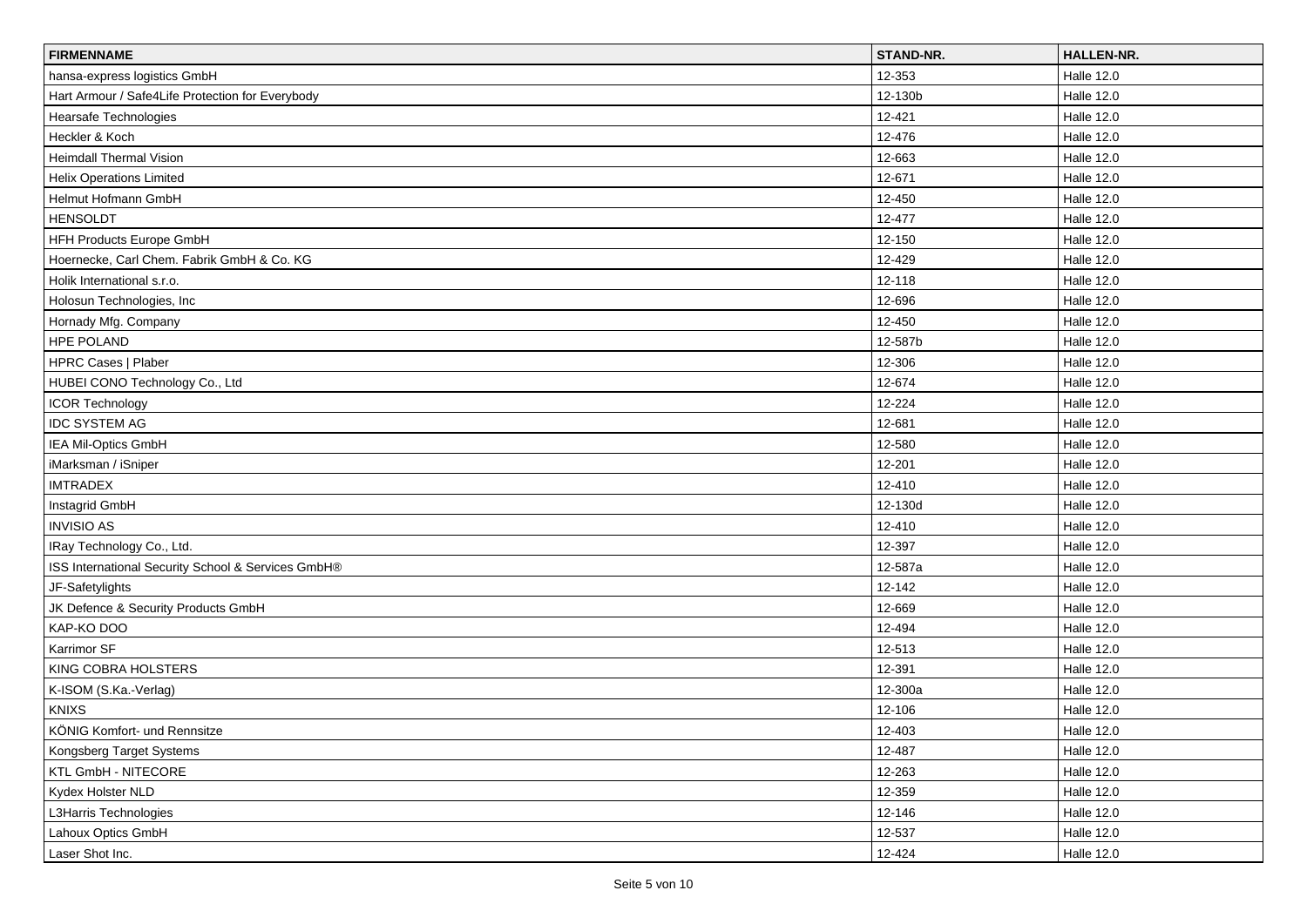| <b>FIRMENNAME</b>                                   | STAND-NR. | HALLEN-NR.        |
|-----------------------------------------------------|-----------|-------------------|
| Laserluchs GmbH                                     | 12-696    | <b>Halle 12.0</b> |
| <b>Leafield Cases</b>                               | 12-667    | <b>Halle 12.0</b> |
| LEBEL                                               | 12-686    | Halle 12.0        |
| LEONARDO Germany GmbH                               | 12-680    | Halle 12.0        |
| Leupold                                             | 12-317    | <b>Halle 12.0</b> |
| Lindnerhof-Taktik GmbH                              | 12-471    | <b>Halle 12.0</b> |
| LMSGear                                             | 12-294    | <b>Halle 12.0</b> |
| LOWA Sportschuhe GmbH                               | 12-244    | <b>Halle 12.0</b> |
| Lupine lighting systems GmbH                        | 12-272    | <b>Halle 12.0</b> |
| M4Com System GmbH                                   | 12-682    | <b>Halle 12.0</b> |
| Mactronic Sp. z o.o. Sp. komandytowa                | 12-401    | <b>Halle 12.0</b> |
| Maik Vanselow - Modellbau                           | 12-230d   | <b>Halle 12.0</b> |
| MAK C.E.T GmbH                                      | 12-571    | Halle 12.0        |
| Mangold International GmbH                          | 12-502    | Halle 12.0        |
| Mantis                                              | 12-500    | <b>Halle 12.0</b> |
| Maxis Gruppe                                        | 12-507    | <b>Halle 12.0</b> |
| <b>MBDA Deutschland GmbH</b>                        | 12-576    | <b>Halle 12.0</b> |
| MC2 Technologies                                    | 12-290    | Halle 12.0        |
| md-textil e.K.                                      | 12-278    | Halle 12.0        |
| Mehler Engineered Defence GmbH                      | 12-570    | <b>Halle 12.0</b> |
| Mehler Law Enforcement GmbH                         | 12-569    | <b>Halle 12.0</b> |
| Mehler Vario System GmbH                            | 12-570    | <b>Halle 12.0</b> |
| Meier-Medizintechnik GmbH                           | 12-427    | Halle 12.0        |
| MEN - Metallwerk Elisenhütte GmbH                   | 12-371    | Halle 12.0        |
| Messer Waffenhandel und Sicherheitsgesellschaft mbH | 12-390    | <b>Halle 12.0</b> |
| Milliken & Company                                  | 12-420    | <b>Halle 12.0</b> |
| MILO Range Training Systems / FAAC Incorporated     | 12-245    | <b>Halle 12.0</b> |
| Mittler Report Verlag GmbH                          | 12-100    | Halle 12.0        |
| MK Technology GmbH Sicherheitsausrüstung            | 12-481    | <b>Halle 12.0</b> |
| <b>MKU Limited</b>                                  | 12-293    | <b>Halle 12.0</b> |
| MLV ApS                                             | 12-490    | <b>Halle 12.0</b> |
| <b>MOHOC</b>                                        | 12-446    | <b>Halle 12.0</b> |
| MOIRA                                               | 12-442    | Halle 12.0        |
| Morakniv                                            | 12-447    | <b>Halle 12.0</b> |
| MoST                                                | 12-501    | <b>Halle 12.0</b> |
| MP-SEC FRANCE                                       | 12-446    | <b>Halle 12.0</b> |
| MXR Tactics GmbH                                    | 12-111    | <b>Halle 12.0</b> |
| NANUK by PLASTICASE INC                             | 12-396    | <b>Halle 12.0</b> |
| New Media AV Bauer und Trummer GmbH                 | 12-679    | <b>Halle 12.0</b> |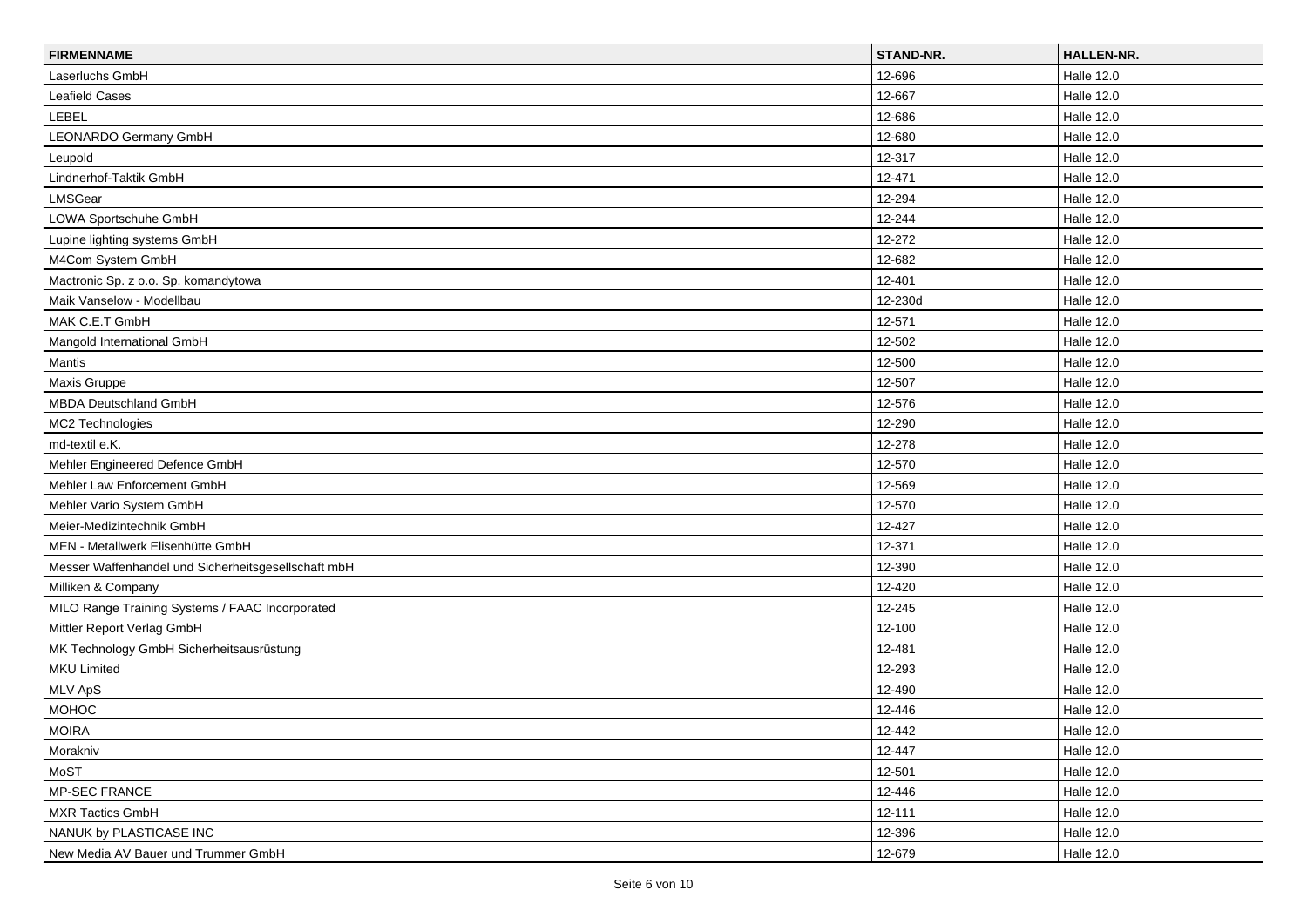| <b>FIRMENNAME</b>                  | STAND-NR. | <b>HALLEN-NR.</b> |
|------------------------------------|-----------|-------------------|
| NST Newco Safety Technologies GmbH | 12-108    | <b>Halle 12.0</b> |
| Newcon Optik                       | 12-489    | <b>Halle 12.0</b> |
| Nexter Robotics                    | 12-121    | <b>Halle 12.0</b> |
| NEXTORCH DEUTSCHLAND GmbH          | 12-491    | <b>Halle 12.0</b> |
| NFM Group                          | 12-151    | <b>Halle 12.0</b> |
| Niebling Technische Bürsten GmbH   | 12-376    | <b>Halle 12.0</b> |
| NOBEL SECURITE DEFENSE             | 12-681    | <b>Halle 12.0</b> |
| NOVO DR Ltd.                       | 12-545    | <b>Halle 12.0</b> |
| <b>NVLS</b>                        | 12-581    | <b>Halle 12.0</b> |
| Original Footwear Co.              | 12-322    | <b>Halle 12.0</b> |
| P.A.C. GmbH                        | 12-448    | <b>Halle 12.0</b> |
| P3D Medic and P3D Solutions        | 12-152    | <b>Halle 12.0</b> |
| P3D Solutions.Inc                  | 12-152    | Halle 12.0        |
| PD <sup>2</sup> Technology GmbH    | 12-107    | Halle 12.0        |
| Peli Products                      | 12-555    | <b>Halle 12.0</b> |
| PETZL                              | 12-276    | <b>Halle 12.0</b> |
| PEZT Co. SRL                       | 12-398    | <b>Halle 12.0</b> |
| Phonak                             | 12-392    | <b>Halle 12.0</b> |
| <b>PHOTONIS</b>                    | 12-682b   | <b>Halle 12.0</b> |
| Plastica Panaro Srl                | 12-551    | <b>Halle 12.0</b> |
| POL-TEC GmbH & Co. KG              | 12-600    | <b>Halle 12.0</b> |
| Potti Corp. EU                     | 12-226    | <b>Halle 12.0</b> |
| Power Hit                          | 12-303    | Halle 12.0        |
| Precision Technic Defence A/S      | 12-544    | <b>Halle 12.0</b> |
| <b>Primary Arms Optics</b>         | 12-400    | <b>Halle 12.0</b> |
| Princeton Tec                      | 12-418    | <b>Halle 12.0</b> |
| Profile Equipment                  | 12-143    | <b>Halle 12.0</b> |
| pro-medi GmbH                      | 12-693    | <b>Halle 12.0</b> |
| Proreta Tactical GmbH              | 12-281    | <b>Halle 12.0</b> |
| PROTECT - Laserschutz GmbH         | 12-123    | <b>Halle 12.0</b> |
| <b>PROTECTILE</b>                  | 12-104    | <b>Halle 12.0</b> |
| PROTEQ bodygear                    | 12-538    | Halle 12.0        |
| PSV Project Support Vehicles GmbH  | 12-409    | Halle 12.0        |
| <b>Qioptiq Excelitas</b>           | 12-287    | <b>Halle 12.0</b> |
| RADAR LEATHER DIVISION SRL         | 12-600    | <b>Halle 12.0</b> |
| RAIDS Italia                       | 12-300b   | <b>Halle 12.0</b> |
| Rainer Diederich GmbH              | 12-580    | <b>Halle 12.0</b> |
| RavenBelt                          | 12-275    | <b>Halle 12.0</b> |
| Real Target s.r.o.                 | 12-250    | <b>Halle 12.0</b> |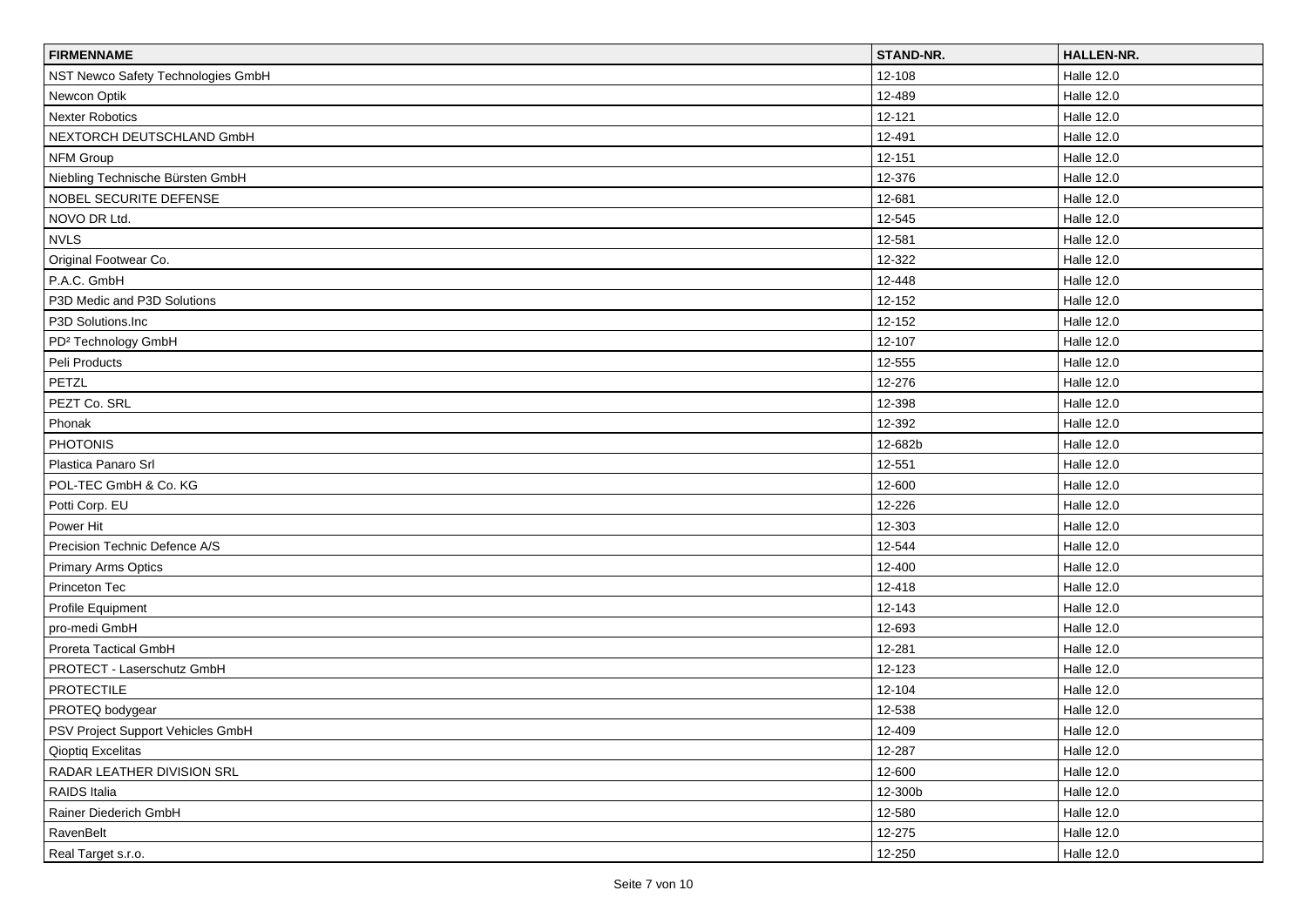| <b>FIRMENNAME</b>                                    | STAND-NR. | HALLEN-NR.        |
|------------------------------------------------------|-----------|-------------------|
| Recon Company                                        | 12-260    | <b>Halle 12.0</b> |
| REDO s.r.o.                                          | 12-149    | <b>Halle 12.0</b> |
| Refense Virtual Training Solutions                   | 12-478    | <b>Halle 12.0</b> |
| Refitech Composites BV                               | 12-536    | <b>Halle 12.0</b> |
| <b>REVISION</b>                                      | 12-598    | <b>Halle 12.0</b> |
| Richa                                                | 12-231    | <b>Halle 12.0</b> |
| <b>RIEGL</b>                                         | 12-229    | <b>Halle 12.0</b> |
| <b>RUAG Ammotec AG</b>                               | 12-562    | <b>Halle 12.0</b> |
| RUAG Simulation & Training AG                        | 12-345    | <b>Halle 12.0</b> |
| <b>SABRE - Security Equipment Corporation</b>        | 12-301    | <b>Halle 12.0</b> |
| Safran Vectronix AG                                  | 12-582    | <b>Halle 12.0</b> |
| Sako                                                 | 12-561    | <b>Halle 12.0</b> |
| Sapphire Finishing Mills                             | 12-685    | <b>Halle 12.0</b> |
| SAVOX                                                | 12-598    | <b>Halle 12.0</b> |
| Sax Munitions GmbH                                   | 12-285    | <b>Halle 12.0</b> |
| SchleTek Deutschland Gun-Tuning                      | 12-273    | <b>Halle 12.0</b> |
| Schmidt & Bender                                     | 12-467    | <b>Halle 12.0</b> |
| Schöffel Sportbekleidung GmbH, Technical Wear        | 12-239    | <b>Halle 12.0</b> |
| SCHUBERTH GmbH                                       | 12-279    | <b>Halle 12.0</b> |
| Securiton Deutschland   Alarm- und Sicherheitssyteme | 12-695    | <b>Halle 12.0</b> |
| SECURUS HUNGARY AG.                                  | 12-505    | <b>Halle 12.0</b> |
| Sellier&Bellot a.s.                                  | 12-153    | <b>Halle 12.0</b> |
| Sellmark OOD (Sightmark, KJI)                        | 12-261    | <b>Halle 12.0</b> |
| <b>SENTRY Products Group</b>                         | 12-237    | <b>Halle 12.0</b> |
| <b>SEQPROTECT</b>                                    | 12-596    | <b>Halle 12.0</b> |
| SESTAN-BUSCH                                         | 12-495    | <b>Halle 12.0</b> |
| <b>SET Breaching</b>                                 | 12-683    | <b>Halle 12.0</b> |
| <b>SET Security Equipment Technology</b>             | 12-230b   | <b>Halle 12.0</b> |
| SETOLITE Lichttechnik GmbH                           | 12-661    | <b>Halle 12.0</b> |
| <b>SEYNTEX</b>                                       | 12-543    | <b>Halle 12.0</b> |
| <b>SHADOW SYSTEMS</b>                                | 12-446    | <b>Halle 12.0</b> |
| Simgun GmbH                                          | 12-586    | <b>Halle 12.0</b> |
| SIMUNITION / FORCE ON FORCE                          | 12-590    | Halle 12.0        |
| Sioen Ballistics                                     | 12-438    | <b>Halle 12.0</b> |
| SIONYX                                               | 12-326    | <b>Halle 12.0</b> |
| SKYLOTEC GmbH                                        | 12-524    | <b>Halle 12.0</b> |
| Smart-Shooter                                        | 12-580    | <b>Halle 12.0</b> |
| SNIGEL                                               | 12-598    | Halle 12.0        |
| SOLID GROUND                                         | 12-298    | Halle 12.0        |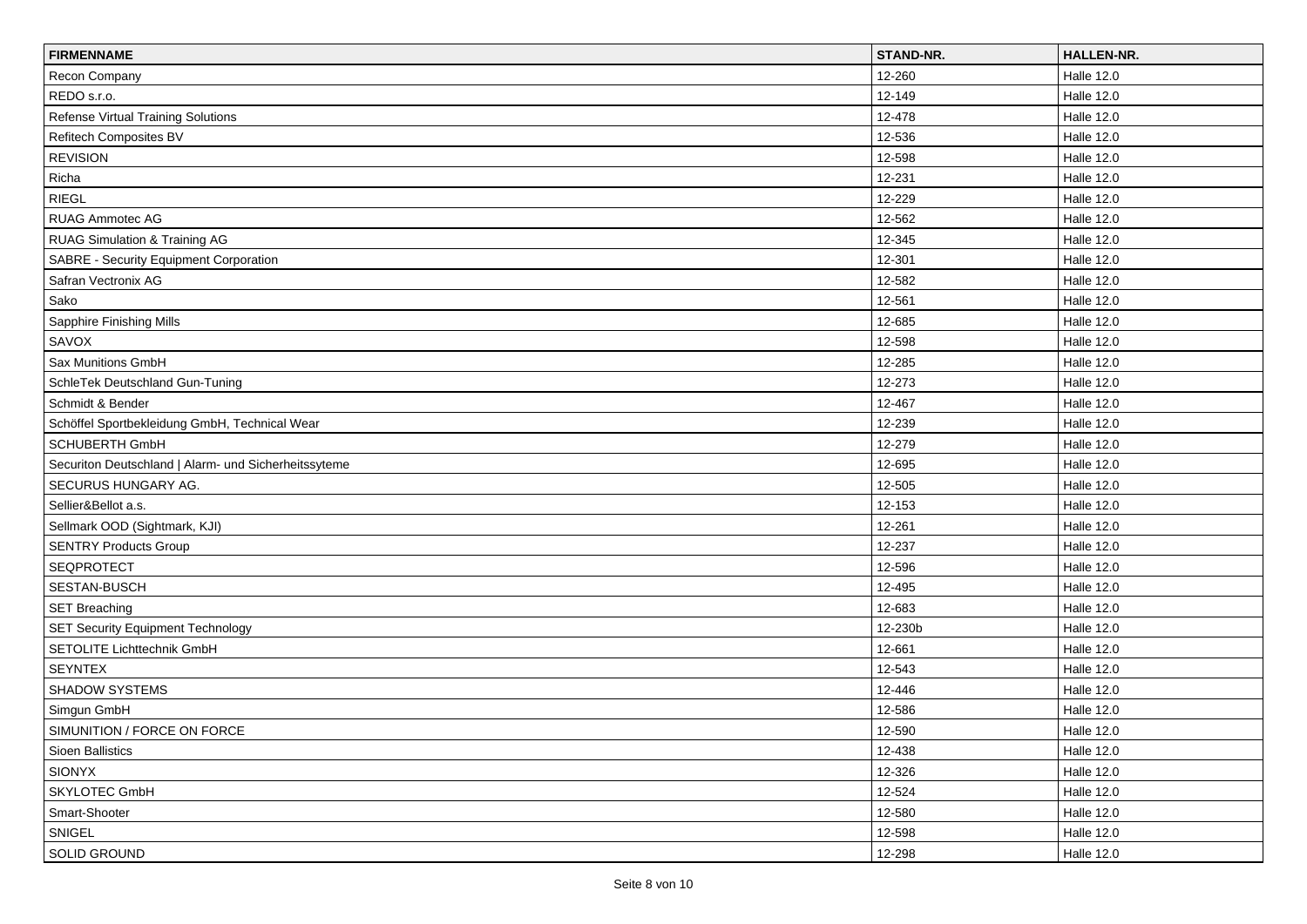| <b>FIRMENNAME</b>                                   | <b>STAND-NR.</b> | HALLEN-NR.        |
|-----------------------------------------------------|------------------|-------------------|
| <b>SORDIN AB</b>                                    | 12-200           | Halle 12.0        |
| Spartan Arms GmbH                                   | 12-202           | <b>Halle 12.0</b> |
| <b>SPUHR</b>                                        | 12-364           | Halle 12.0        |
| STAHLKONTOR GmbH & Co. KG                           | 12-504           | <b>Halle 12.0</b> |
| <b>STEINER eOptics</b>                              | 12-561           | <b>Halle 12.0</b> |
| STEINER-Optik                                       | 12-561           | <b>Halle 12.0</b> |
| <b>STEYR ARMS</b>                                   | 12-383           | <b>Halle 12.0</b> |
| <b>StolComfort GmbH</b>                             | 12-444           | <b>Halle 12.0</b> |
| Stoof International GmbH                            | 12-312           | <b>Halle 12.0</b> |
| StormTec e.K.                                       | 12-102           | <b>Halle 12.0</b> |
| STREAMLIGHT INC.                                    | 12-450           | <b>Halle 12.0</b> |
| SureFire, LLC                                       | 12-599           | <b>Halle 12.0</b> |
| Survitec                                            | 12-292           | Halle 12.0        |
| Swedish Ordnance                                    | 12-351           | Halle 12.0        |
| Swiss Aerobotics AG                                 | 12-498           | <b>Halle 12.0</b> |
| Tacticaltrim                                        | 12-280           | <b>Halle 12.0</b> |
| <b>TACWRK</b>                                       | 12-280           | <b>Halle 12.0</b> |
| TAG Germany GmbH                                    | 12-138           | <b>Halle 12.0</b> |
| <b>TAGinn Europe</b>                                | 12-137           | Halle 12.0        |
| Taiga AB                                            | 12-525           | <b>Halle 12.0</b> |
| <b>Tait Communications</b>                          | 12-687           | <b>Halle 12.0</b> |
| <b>Tasmanian Tiger</b>                              | 12-346           | <b>Halle 12.0</b> |
| TAT3D- TACTICAL 3D TARGET                           | 12-664           | Halle 12.0        |
| Team Wendy                                          | 12-426           | <b>Halle 12.0</b> |
| Teijin Aramid GmbH                                  | 12-470           | Halle 12.0        |
| Teledyne FLIR                                       | 12-673           | <b>Halle 12.0</b> |
| Telerob Gesellschaft für Fernhantierungstechnik mbH | 12-535           | <b>Halle 12.0</b> |
| TenCate Advanced Armour                             | 12-480           | Halle 12.0        |
| <b>Thales Deutschland</b>                           | 12-399           | <b>Halle 12.0</b> |
| THEON SENSORS Deutschland                           | 12-381           | Halle 12.0        |
| Tilak, a.s.                                         | 12-147           | <b>Halle 12.0</b> |
| Titan Technology GmbH                               | 12-692           | Halle 12.0        |
| TNO                                                 | 12-269           | <b>Halle 12.0</b> |
| Transvaro                                           | 12-344           | <b>Halle 12.0</b> |
| TSS International BV - Armour Mobility              | 12-415           | <b>Halle 12.0</b> |
| UAB Brolis semiconductors                           | 12-595           | <b>Halle 12.0</b> |
| UAV DACH e.V. Verband für unbemannte Luftfahrt      | 12-405           | <b>Halle 12.0</b> |
| <b>Ulbrichts Protection</b>                         | 12-389           | <b>Halle 12.0</b> |
| UMAREX GMBH & CO. KG - Training Systems Division    | 12-240           | <b>Halle 12.0</b> |